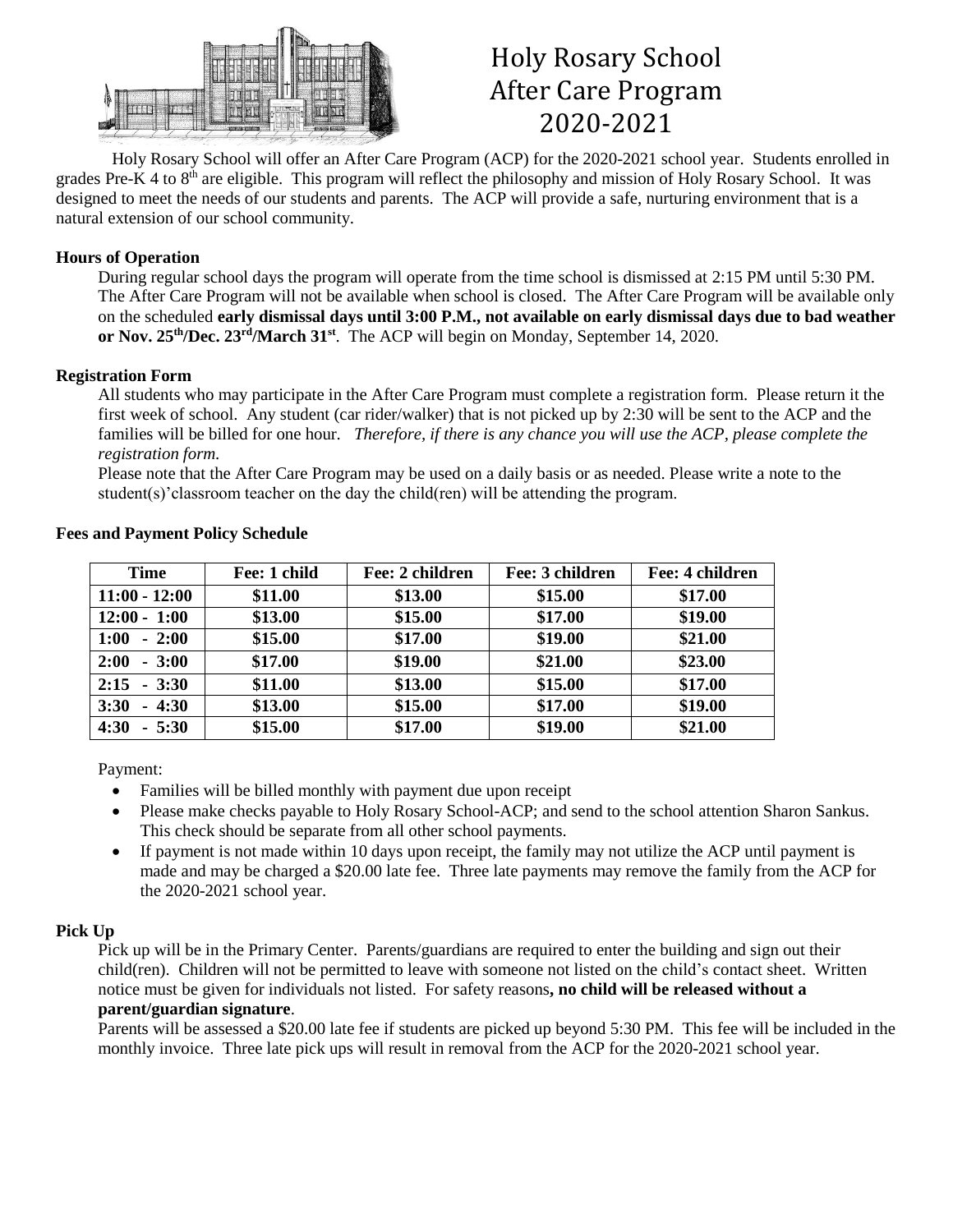## **General Information**

- All children participating in the After Care Program will report to the ACP caregiver immediately after dismissal. Students will participate in various activities such as games, crafts, study/homework time, outdoor play (weather permitting), and/or use of the school gymnasium.
- The After Care Program operates within the written policies of the school. Children are expected to be courteous and respectful to teachers, staff, and other students. If a child should receive three (3) behavior slips, they will be suspended from the ACP for one month.
- Please provide your child(ren) with a healthy snack (non peanut) and drink.